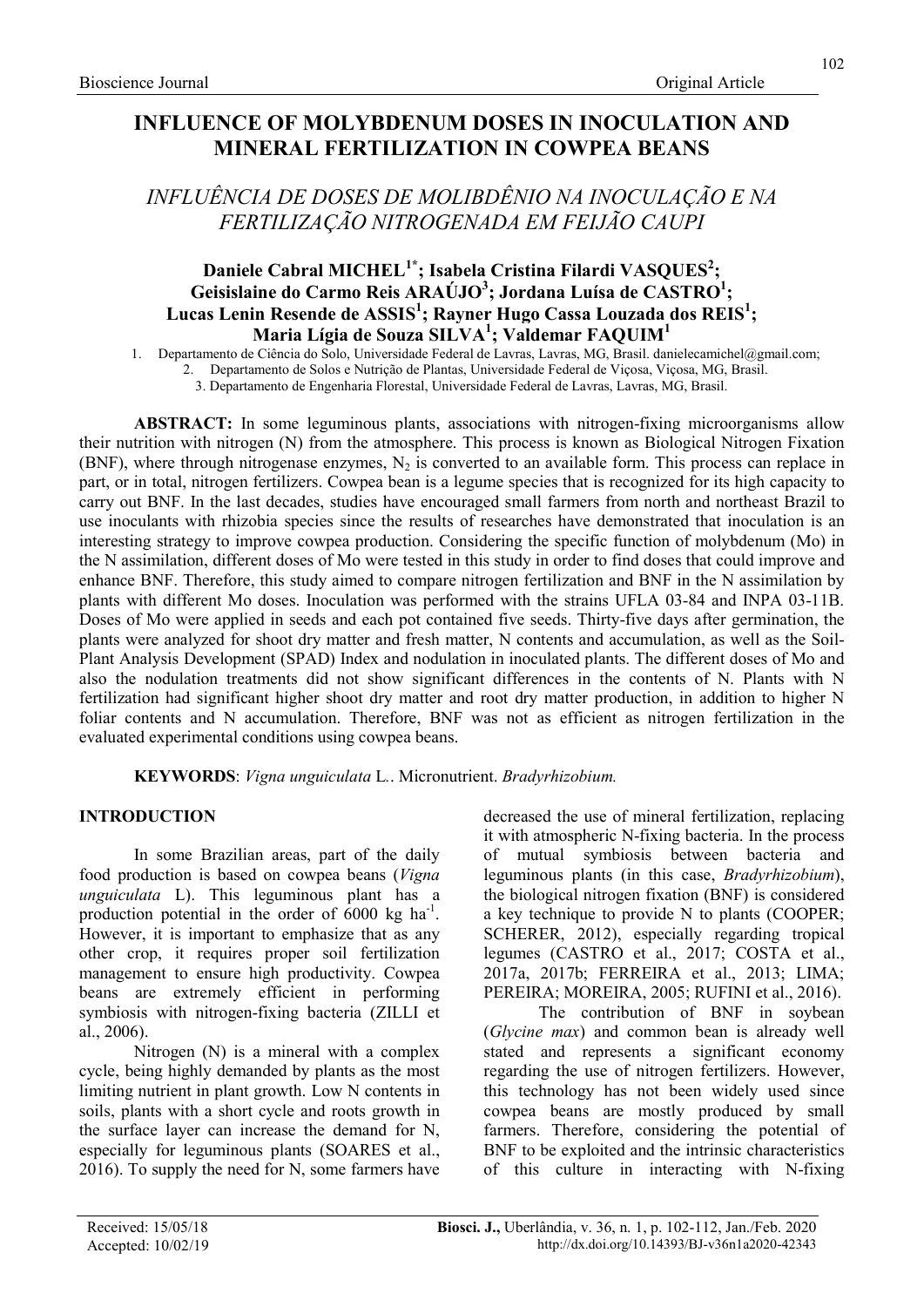microorganisms (RUMJANEK et al., 2005; VIEIRA et al., 2010), some researchers have invested efforts in this direction (CASTRO et al., 2017; COSTA et al., 2014a, 2014b; FARIAS et al., 2016; SOARES et al., 2006), in order to make this technology accessible to any producer.

Nutrients such as cobalt (Co), iron (Fe), and molybdenum (Mo) in soils are essential for nitrogen-fixing microorganisms. For example, due to its role as a cofactor of nitrogenase and nitrate reductase, Mo is essential for the functioning of the enzymes in the N metabolism (BROADLEY et al., 2012). The form that N is supplied to plants and its metabolism is highly connected to the requirement of Mo and its functions in some leguminous plants (BROADLEY et al., 2012).

Several studies have demonstrated that Mo application in soils shows positive responses in some plants (GUPTA, 1981; KUBOTA, 2006), since this micronutrient is generally found in low levels in soils. According to some authors (FREIRE FILHO et al., 2005; JACOB-NETO; THOMAS; FRANCO, 1988), the greater availability of Mo occurs either by the application of limestone that promotes the reduction of the adsorption effect or by the application of this nutrient, which promotes significant increases of BNF.

Therefore, this study aimed to compare the efficiency of different doses of Mo (0, 0.05, 0.1, 0.2, and 0.4 mg pot<sup>-1</sup>) in the BNF process, using lime to increase soil pH, and consequently increasing Mo availability. The fixation of  $N_2$  was provided by the following strains: UFLA 03-84 and INPA 03-11B. Treatments using N fertilization were also tested in order to measure the efficient the nitrogen fixation. The doses of Mo were tested in the treatments with and without N addition. The strains were added the treatments without the addition of N, since this nutrient inhibit the activity of N-fixing bacteria.

This study aimed to find an adequate Mo dose in order to allow a better biological nitrogen fertilization performance.

#### MATERIAL AND METHODS

#### Soil sampling and preparation

The experiment was conducted under greenhouse conditions, using a clayey Red-Yellow Latosol, which was collected in a region that presents a transition Cwa-Cwb climate (according to the Köppen classification) (ANTUNES, 1986), with annual average temperature of 19.6 °C, annual average precipitation of 1511 mm, annual air humidity average of 76.2%, and annual evaporation of 901.1 mm (ALVARES et al., 2013). The soil was collected from the 0-0.2-m layer, in a mountainous area with the following geographic coordinates: 21º17'16'' S and 44º48'07'' W.

The soil was air-dried and passed through a 2-mm sieve to obtain air-dried fine earth (ADFE). The soil samples were sterilized twice with 24 h intervals between each sterilization process in order to remove soil microorganisms, especially native bacteria strains that could fix atmospheric N and compete with the inoculated bacteria. After sterilization, the soil was analyzed for its physical and chemical attributes (Table 1). Limestone (2.13 g pot<sup>-1</sup>) and fertilizers (MALAVOLTA, 1980) were applied in order to allow plant growth. The fertilization was divided into three stages: five, 12 and 19 days after cultivation. In the first stage, P, K, Mg, S, and N (according to the treatments that receive it) were applied. In the second stage: N, K, and S were applied and the third stage, N, K, B, Zn, Mn, Fe, and Cu were added. The cowpea bean cultivar Cauamé was used in this study.

### Inoculation preparation

The experiment followed a randomized complete block design, with three replications. The factorial scheme consisted of five doses of Mo (0, 0.05, 0.1, 0.2, and 0.4 mg  $L^{-1}$ ) and two types of N application: fertilization with ammonium nitrate and inoculation with Bradyrhizobium bacteria strains. The seeds were treated with a molybdenum acid solution, leaving them soaked in the solution for 30 min. Then, the seeds were air-dried prior to cultivation.

The inocula were prepared with strains from the Bradyrhizobium genus, specifically UFLA 03-84 (COSTA et al., 2019) and INPA 03-11B (GUIMARÃES et al., 2015), which are recommended as a leguminous inoculant for cowpea. The inocula were grown in Petri plates, in YMA (VINCENT, 1970), from five to seven days and, as they showed enough growth, they were transferred to Erlenmeyer glasses filled with the same medium but without Agar (YM). After five days, 1 mL of the inoculum was applied in cowpea beans seeds, consisting of a mix of both strains.

Pots of 4  $\text{dm}^3$  were used, with 5 seeds in each pot. Twenty-five days after germination the plants were harvested, leaving three plants per pot. After germination, plants were cultivated for 35 days, when it was expected a maximum nodule activity.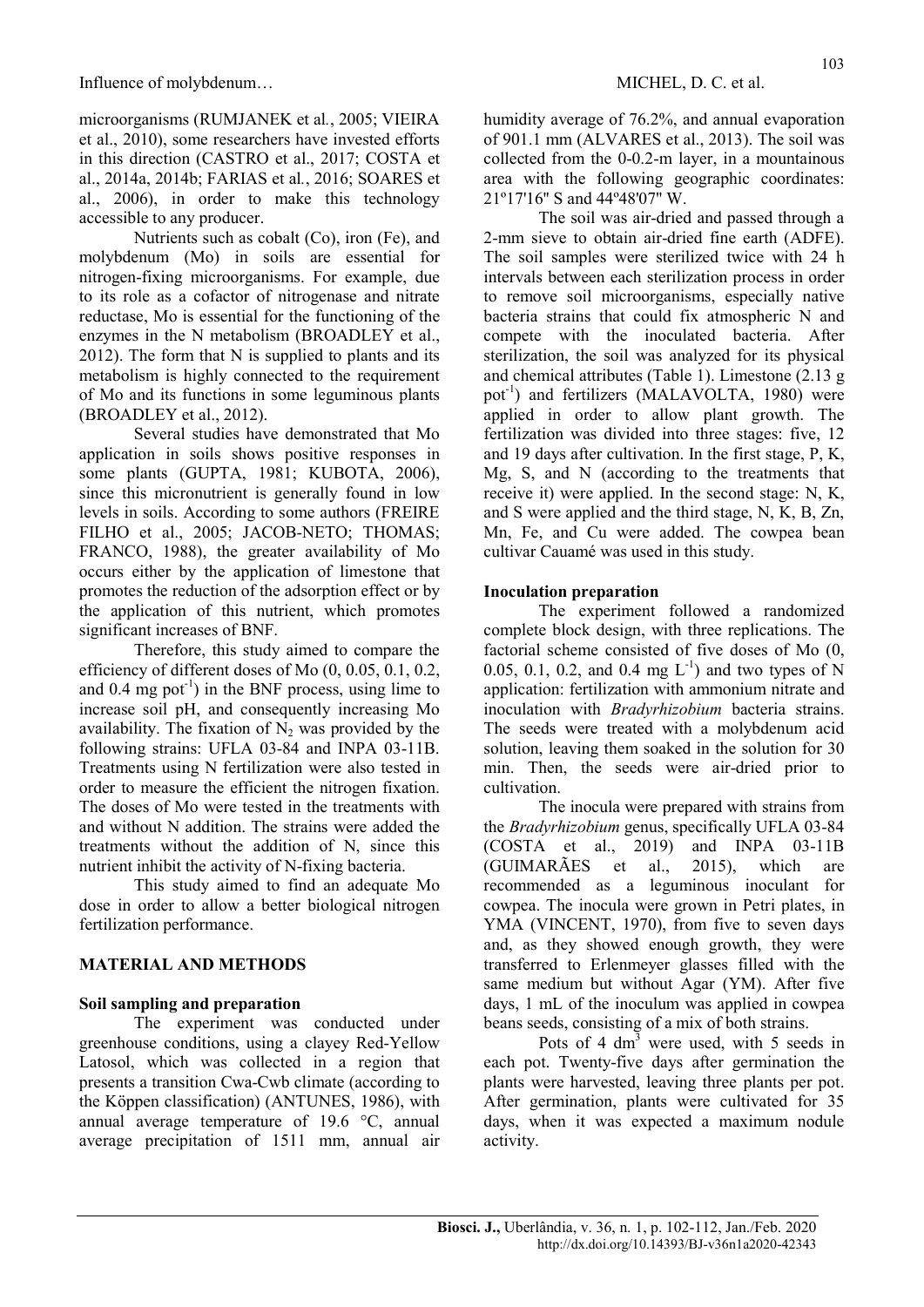Table 1. Soil chemical and physical attributes after sterilization.

| Layer                                                              |                      | $0-20$ cm      |
|--------------------------------------------------------------------|----------------------|----------------|
| pH(H <sub>2</sub> O)                                               |                      | 4.9            |
| $\rm K$                                                            |                      | 26             |
| ${\bf P}$                                                          |                      | 0.28           |
| Zn                                                                 |                      | 1.37           |
| Fe                                                                 | mg dm <sup>-3</sup>  | 12             |
| Mn                                                                 |                      | 1.26           |
| Cu                                                                 |                      | 0.61           |
| B                                                                  |                      | 0.24           |
| ${\bf S}$                                                          |                      | 7.03           |
| Ca                                                                 |                      | 0.3            |
| Mg                                                                 |                      | 0.1            |
| Al                                                                 | $cmolc dm-3$         | 0.3            |
| $H + AL$                                                           |                      | 2.01           |
| *CEC (pH 7.0)                                                      |                      | 2.55           |
| $\mathbf M$                                                        | $\frac{0}{0}$        | 39             |
| V                                                                  |                      | 18.3           |
| ** O.M.                                                            |                      | 0.54           |
| Sand                                                               | $\text{dag kg}^{-1}$ | 65             |
| Clay                                                               |                      | 32             |
| Silt                                                               |                      | $\overline{3}$ |
| $*CLC$ . Cetian Evaluation consists $*C$ . M $\cdot$ anomia matter |                      |                |

\*CEC: Cation Exchange capacity, \*\*O. M.: organic matter.

## Experiment Evaluation

The analyzed variables were: number of nodules, nodules dry matter (NDM), shoot dry matter (SDM), root dry matter (RDM), N foliar content and SPAD index. Thirty-five days after the emergence of plants, the SPAD index was measured using the portable equipment SPAD502, in the leaves located in the upper third part of each plant. Studies have shown that the SPAD Index is an important predictor of the N contents in leaves (SIMIL et al., 2019) as well as for the chlorophyll contents (BOYDSTON et al., 2018). After that, the plants were removed from the pots and the root nodules were quantified.

The material was separated into shoot, root, and nodules. They were conditioned in properly identified paper bags and oven dried at  $70\pm5$  °C for five days until reaching constant weight, when they were weighed for dry matter quantification.

The semi-micro Kjeldahl methodology was used to evaluate the N foliar contents. The shoots were grounded and 1 g of each sample was used in the procedure.

## Statistical Analysis

The data were analyzed using the SISVAR software, version 5.6 (FERREIRA, 2011). The Shapiro Wilk test was conducted to verify data normality and, whenever necessary, the data were transformed according to the formula  $(X+0.5)0.5$  in order to meet the assumptions of the analysis. The data was also submitted to analysis of variance using the Scot Knott test with 5% probability.

## RESULTS AND DISCUSSION

The initial objective of the study was to identify one or more doses of Mo that could optimize and increase the N contents in the plants from the BNF, considering the application of limestone as a facilitating process, since it promotes the increase of soil pH. At high pH conditions, Mo becomes more available. This hypothesis was initially reinforced by other studies, such as Ma et al. (2018), who obtained results indicating increased N uptake by Mo application and even noticed that it may be beneficial for subsequent crops, although there are few studies on availability for subsequent crops. However, it was observed that in the different interactions between the statistical variables (SDM, RDM, N accumulation, number and dry weight of nodules, N foliar content and SPAD index) (Table 2), there were no significant effects of different doses of Mo. The interaction between Mo doses and nitrogen fertilization/bacteria inoculation also did not reveal significant differences in any evaluated characteristics.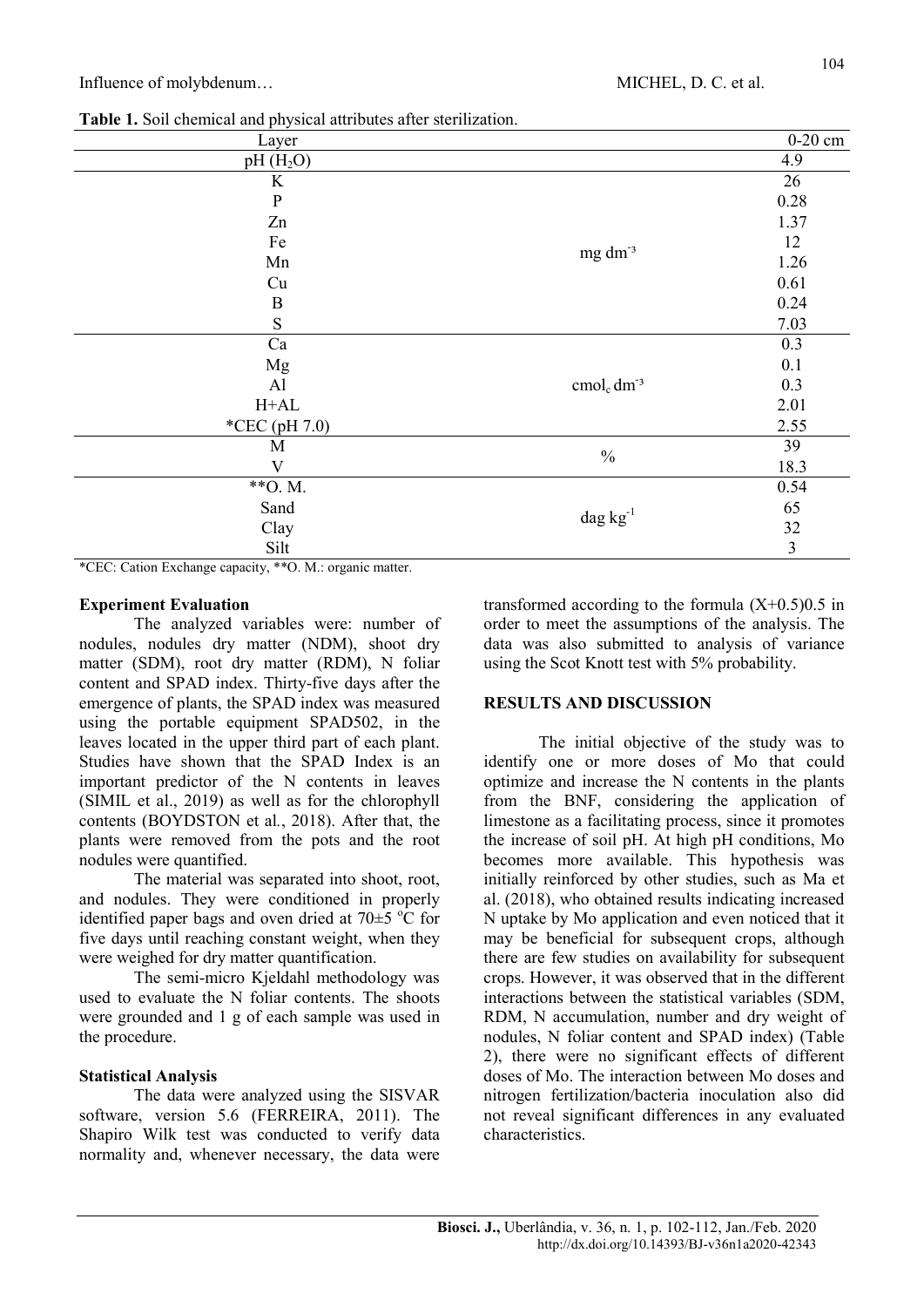| <b>1 aprovements</b> of variance for the humber of houties, ODIN, RDIN, POINT, POINTING BY AD HIGH AND |                          |            |            |                          |           |            |  |
|--------------------------------------------------------------------------------------------------------|--------------------------|------------|------------|--------------------------|-----------|------------|--|
| FD.                                                                                                    | Number of nodules        | <b>SDM</b> | <b>RDM</b> | NDM                      | N content | SPAD Index |  |
|                                                                                                        | 7.217                    | 3.610      | 0.011      | 0.002                    | 1.602     | 36.888     |  |
|                                                                                                        | 1.174                    | 0.585      | 0.009      | 0.0006                   | 0.265     | 15.673     |  |
|                                                                                                        | $\overline{\phantom{a}}$ | 70.605*    | $0.090*$   | $\overline{\phantom{a}}$ | 65.069*   | 48.794     |  |
|                                                                                                        | $\overline{\phantom{a}}$ | 0.585      | 0.312      | $\overline{\phantom{0}}$ | 0.151     | 37.948     |  |
| 18                                                                                                     | 2.375                    | 1.461      | 0.011      | 0.0004                   | 0.403     | 31.718     |  |
|                                                                                                        | 3.777                    | 2.241      | 0.956      | 0.073                    | 7.32      | 40.582     |  |
|                                                                                                        | 40.80                    | 53.94      | 11.26      | 2.99                     | 8.67      | 13.88      |  |
|                                                                                                        |                          |            |            |                          |           |            |  |

Table 2. Analysis of variance for the number of nodules, SDM, RDM, NDM, N content and SPAD index.

SDM: Shoot dry matter; RDM: Root dry matter; NDM: nodules dry matter

Regarding the lack of significant difference in the Mo doses, similar results can be found in the literature for common beans (MATOSO; KUSDRA, 2014), soybeans (Glycine max) (GRIS; CASTRO; OLIVEIRA, 2005), peanuts (CAIRES, 2005), and cowpea beans (LEITE et al., 2009). Several aspects might be involved in the unexpected results found in the present study, such as the micronutrient application through seeds, the survival of the strains when inoculated in the seeds after the Mo application, the chemical and intrinsic characteristics of the soil and even the studied cultivar. In addition, Castro et al. (2017) reported that temperature might negatively influence the nodulation process, especially temperatures higher than 40 °C, which may reflect lower plant growth, as observed in the present study. Considering that the experiment was conducted during summer months in a tropical country under greenhouse condition, this temperature could have been reached. Studies have also shown that the efficiency of biological nitrogen fixation can be affected by varying edaphic conditions, such as nutrient levels, soil type, and management practices (ALAM et al., 2015; DABESSA; ABEBE; BEKELE, 2018).

Studies have shown that the application of Mo through seed or leaf may influence the fixation process. Fullin et al. (1999) found that providing the micronutrient through seed by pelletizing was not efficient. Some studies have revealed that foliar application may show more efficient responses for micronutrient application (FULLIN et al., 1999; YANNI, 1990). In addition, Amara and Nasr (1995) reinforced that better results were obtained when Mo was applied by spraying the leaves, and this higher efficiency of foliar application was corroborated by Lopes et al. (2014, 2016), after finding higher contents of Mo in bean leaves and seeds. However, for soybean, it is currently recommended the application of Mo with the inoculant via seed where Bradyrhizobium strains are inoculated (ALBINO; CAMPO, 2001). Thus, it can be deduced that for cowpea, better answers could have been obtained if foliar fertilization was applied, thus, benefiting the BNF. Other researchers concluded that the seed reserve could provide enough Mo contents to meet the plant's requirement for at least one generation, without compromising the productivity (BRODRICK; GILLER, 1991).

It is known that cowpea beans are able to nodulate with different bacteria species, from different genus such as Rhizobium, Bradyrhizobium and Sinorhizobium (RUMJANEK et al., 2005). Studies previously reported that the species B. elkanii (INPA 03 11B), also tested in this study, has shown high efficiency in BNF. However, variations among strains show different values for the N contents (SOARES et al., 2006; ZILLI et al., 2006). These variations can occur due to the intrinsic characteristics of the organism or by external factors (temperature, for example) and also due to some chemical-molecular aspects involved in the rhizobia-leguminous interaction.

Studies indicate that the application of Mo may cause deleterious effects to the inoculated strains in the seeds of the inoculated culture (CAMPO; ARAÚJO; HUNGRIA, 2009). For example, high doses of Mo may decrease the number of viable cells of Bradyrhizobium strains on the root surface, impairing the biological nitrogen fixation process (TONG; SADOWSKY, 1994). In addition, the survival of Bradyrhizobium may be reduced in liquid inoculants when compared with peat moss (ALBINO; CAMPO, 2001). Therefore, it can be suggested that the inoculants survival can be affected by the application of Mo, when it was applied to seeds.

Tong and Sadowsky (1994) suggested that high doses of Mo affect Bradyrhizobium, and may decrease the number of viable cells on the seed surface, impairing nodulation and biological nitrogen fixation. Albino and Campo (2001) also stated that the application of Mo to soybean via seeds reduced the number of Bradyrhizobium cells due to its contact with the inoculant and, consequently, the nodulation and biological nitrogen fixation.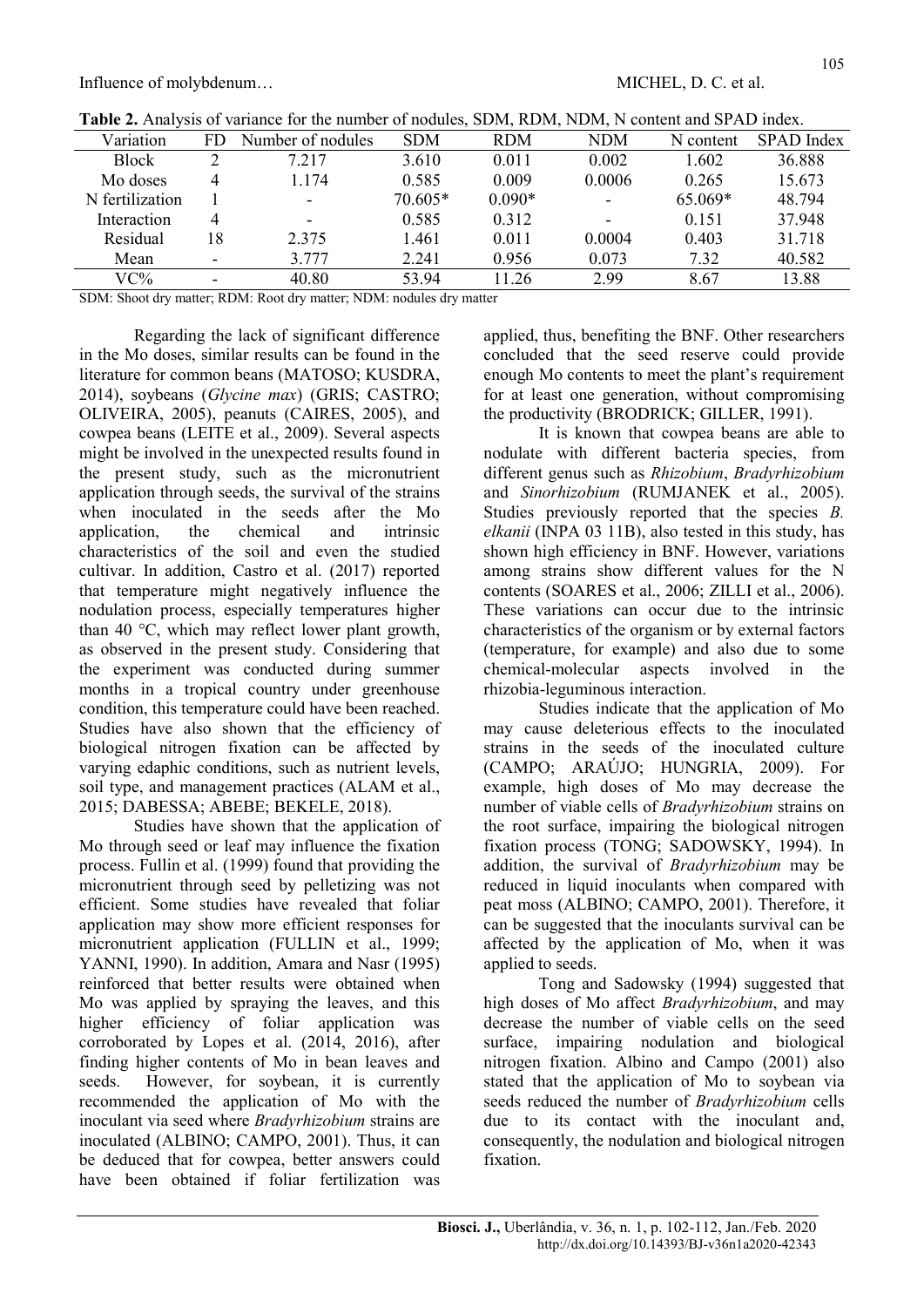The specificity between the host plant and the symbiotic organisms is controlled by the production of bacterial and root exudates (PERRET; STAEHELIN; BROUGHTON, 2000) and by genetic factors. Plant exudates, known as flavonoids, are recognized by bacteria as they are released (FERNANDES JUNIOR; REIS, 2008). On the other hand, microsymbionts produce nod factors as a response, which are important molecular signals recognized by high-affinity receptors in plants that induce responses in the host plant, such as the deformation of the root hairs (DÉNARIÉ; DEBELLÉ; PROMÉ, 1996). Therefore, according to the low fixed N content through the nodules, the flavonoids could not have been recognized by the inoculated strains.

The establishment of interactions of legumes and rhizobia is coordinated by many other interactions between them. Initially, the nod factors receive the plant flavonoids signals (RIVAS et al., 2009) and, consequently, the nod factors of rhizobia act inducing nodules formation of plants. In this way, all processes involved in BNF, as well as the type and quantity of interactions are important to determine the leguminous-rhizobia specificity (LAGUERRE et al., 2001). Therefore, some of these characteristics might have interfered in the perfect symbiosis and, consequently, on the N fixation efficiency.

The absence of a response from Mo fertilization can be due to the natural Mo content in the soil, which could be enough to meet the requirements of the plant (FERREIRA et al., 2001). According to Jacob Neto and Rosseto (1998), regarding micronutrients, the seeds' internal reservoir is sufficient to allow plant growth without external dependence. Barbosa et al. (2010) also stated that Mo reservoir in seeds could be enough for a good plant development when they are well supplied with other nutrients. The soil used in this experiment did not show signs of previous cultivation, a fact that could be responsible for Mo exportation and availability decrease. This fact corroborates the hypothesis that the soil may present enough natural Mo contents.

The application of limestone to raise soil pH is responsible to increase Mo availability, especially Mo ions adsorbed on Fe and Al oxides (MARCONDES; CAIRES, 2005). Although Mo is a plant nutrient, especially for the ones that biologically fix atmospheric N, the required content of the nutrient is considered to be low (LEITE et al., 2007). The pH adjustment in soils could be enough to increase the Mo availability and supply according the need of the plant, masking the response for different Mo doses. Lantmann et al. (1989) reinforced this idea by stating that Mo addition is closely related to soil pH, with better efficiencies in soils with low pH.

Doses of Mo can be responsible for different responses in plants according to the tested cultivars of a given species. By analyzing the behavior of 17 evaluated beans, Amane et al. (1994) observed that the intensity of their responses to Mo was conflicting. Some cultivars show different behaviors regarding the application of Mo, and a given cultivar may have the same efficiency with the application of Mo both through seeds or leaves. Berger et al. (1995) observed that in the bean cultivar Ouro, there was no differentiated response regarding the form of application. In contrast, in the other tested cultivar, Ouro Negro, the foliar application was more effective than via seed. Alam et al. (2015) conducted a study in which several doses of Mo were applied to the soil to evaluate its effect on nodulation and hairy vetch (Vicia villosa Roth) biomatter production. The application of Mo increased the number and size of nodules and the activity of nitrogenase and nitrate reductase enzymes in plants, leading to increased N uptake and increased biomatter; in plants grown in soil receiving 0.5 mg of Mo per kg, there was increased N fixation in hairy vetch (Vicia villosa Roth). Thus, it is important to consider such events when choosing a cultivar to be studied.

Nitrogen fertilization, when analyzed lonely, promoted statistically higher SDM, RDM and N contents when compared with the treatments with bacteria inoculation (Table 3). Nitrogen accumulations in shoots were also significantly higher in treatments with nitrogen fertilization when compared with treatments with bacteria inoculation, as shown in Figure 1. Broadley et al. (2000) suggested a negative effect in plants with N deficiency and plants with normal N availability, and this effect can be noticed by the reduction of fresh leaves matter, in limiting conditions for N.

Regarding the highest production of dry matter in treatments with N fertilization when compared with bacteria inoculation, it can be considered that it is metabolically less expensive for plants to use N that is readily available in soil than to establish an association with diazotrophic bacteria (GYANESHWAR et al., 2002).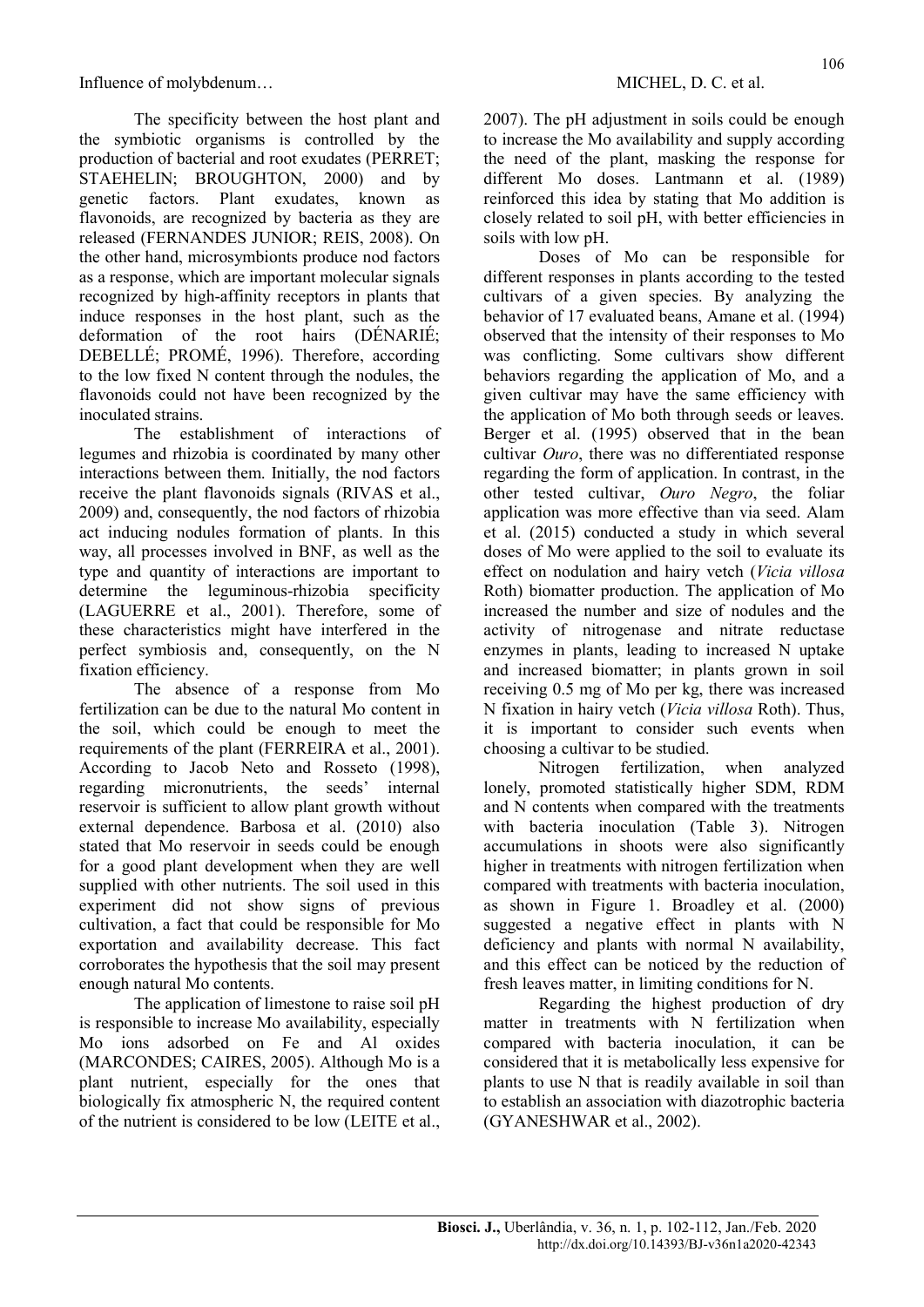Table 3. Mean tests for treatments with nitrogen addition and treatments with bacteria inoculation.

Plants with N fertilization<br>Plants with bacteria inoculation

|                        | Means      |            |           |  |
|------------------------|------------|------------|-----------|--|
| Freatments             | <b>SDM</b> | <b>RDM</b> | N content |  |
| Nitrogen fertilization | 2.62a      | 1.01 a     | 8.79a     |  |
| Bacteria inoculation   | .61h       | 0.90 h     | 5.85 b    |  |

Means followed by the same letters do not differ from each other by the Scott Knott Test with 5% probability. SDM: Shoot dry matter, RDM: root dry matter and N content: N foliar content.



Figure 1. Nitrogen accumulation with different Mo doses in treatments with N fertilization compared with treatments with bacteria inoculation

Nitrogen is one of the responsible nutrients for plants growth and for production of new tissues and cells, influencing IAA (indolyl acetic acid) synthesis, which is the plant growth hormone (FAQUIN; ANDRADE, 2004). That is why, in this study, higher contents of N can result in higher matter production.

According to Malavolta, Vitti and Oliveira (1997), reference values for foliar N content in beans ranges from 3 to 5 dag  $kg^{-1}$  (30 to 50 g  $kg^{-1}$ ). Considering that the average N contents in the inoculated treatments and in the fertilized treatments were 34.4 and 77 g  $kg^{-1}$ , respectively, the BNF was sufficient to reach this reference range.

In general, one can state that, in some way, such factors may have influenced the biological nitrogen fixation process, which contributes to the effects on the application of different doses of Mo in the soils that have their pH adjusted. All treatments that presented nodules were the ones inoculated with bacteria. No nodule was observed in treatments with nitrogen fertilization, confirming that there was not contamination among treatments.

#### **CONCLUSIONS**

No significant results were found for Mo application for each tested dose. Therefore, it was not possible to determine the adequate dose to improve and benefit BNF.

Many factors, such as the form of Mo application, the strains, the soil characteristics, as well as the studied cultivar might have contributed to low BFN and the no effect found after Mo application.

This study was the first step in understanding how Mo can be applied to improve the biological nitrogen fixation.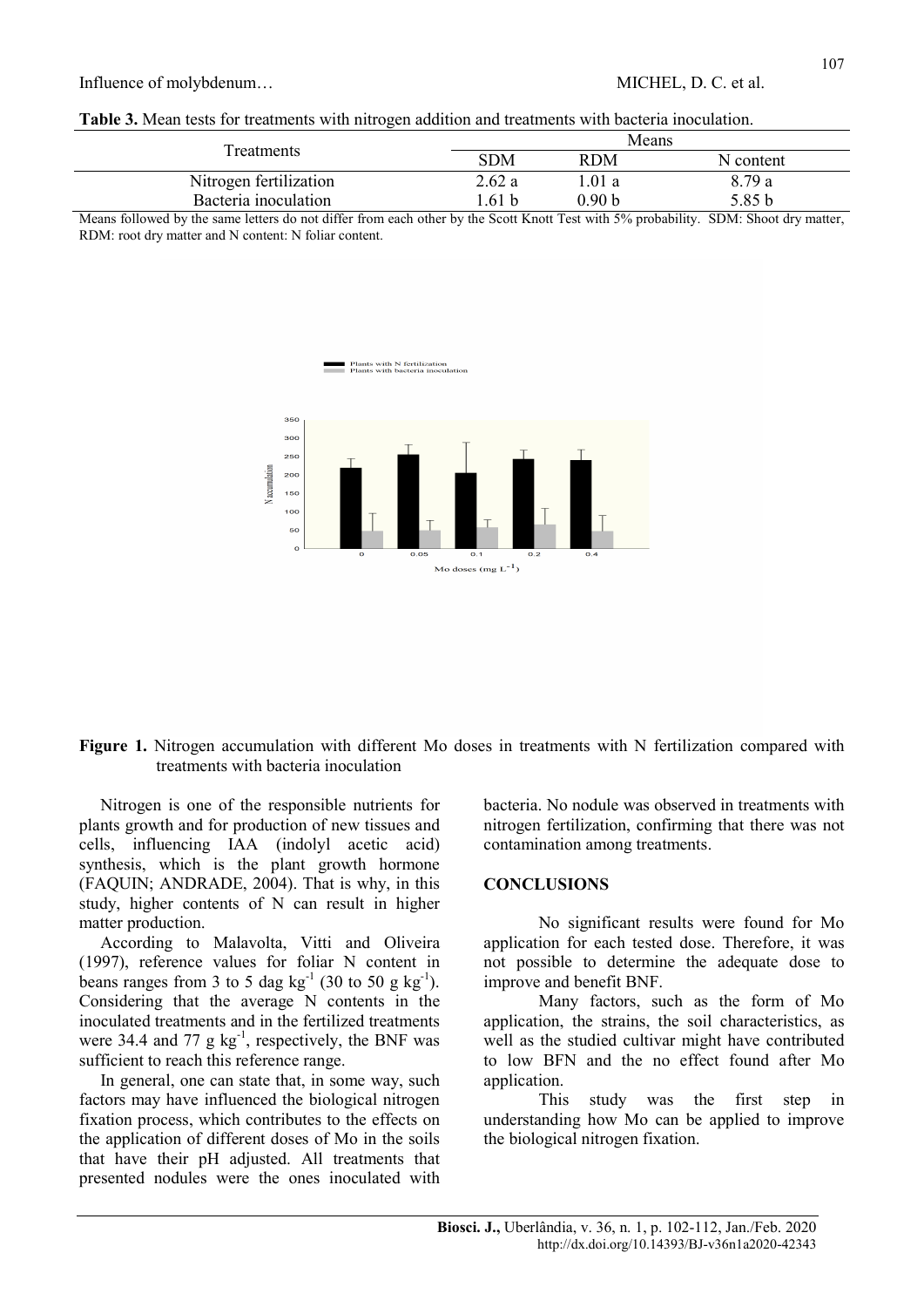### ACKNOWLEDGEMENTS

The authors would like to thank the financial support from the National Council of Technology and Scientific Development (CNPq),

Coordination for the Improvement of Higher Education Personnel (CAPES) and the Foundation for Research Support of the Minas Gerais State (FAPEMIG).

RESUMO: Em algumas plantas de leguminosas, as associações com microorganismos de fixação permitem a sua nutrição com N (nitrogênio) da atmosfera. Este processo é conhecido como Fixação Biológica de Nitrogênio (FBN), onde através de enzimas nitrogenase  $N_2$  é convertido na forma disponível. Este processo pode substituir em parte, ou no total, fertilizantes nitrogenados. O feijão-caupi é uma espécie de leguminosa que é reconhecida pela sua alta capacidade de FBN. Nas últimas décadas, estudos encorajaram os pequenos agricultores do norte e nordeste do Brasil a usar inoculantes com espécies de rizobio, uma vez que os resultados das pesquisas têm demonstrado que a inoculação é uma estratégia interessante para melhorar a produção dessa cultura. Considerando a função específica do molibdênio (Mo) na assimilação do N, diferentes doses de Mo foram testadas neste estudo, a fim de encontrar doses que possam melhorar e potencializar a FBN. A inoculação foi feita com as estirpes UFLA 03-84 e INPA 03-11B. As diferentes doses de Mo foram aplicadas na semente, cinco sementes por vaso. Trinta e cinco dias após a germinação, as plantas foram analisadas com relação à matéria seca aérea e radicular, teor de N e acúmulo, índice de análise de desenvolvimento solo-planta (SPAD) e nodulação nas plantas inoculadas. As diferentes doses de Mo não mostraram diferenças significativas no conteúdo de N, nem no processo de nodulação. As plantas com adubação nitrogenada tiveram mattera seca da parte aérea e de raízes superior as inoculadas, além de maiores teores foliares de N. Portanto, para feijãocaupi, a FBN não foi tão eficiente quanto o fertilizante nitrogenado nas condições experimentais avaliadas.

PALAVRAS CHAVE: Vigna unguiculata L.. Micronutriente. Bradyrhizobium.

#### **REFERENCES**

ALAM, F. et al. Effect of molybdenum on nodulation, plant yield and nitrogen uptake in hairy vetch (Vicia villosa Roth). Soil Science and Plant Nutrition, Tokio, v. 61, n. 4, p. 664-675, Apr. 2015. https://doi.org/10.1080/00380768.2015.1030690

ALBINO, U. B.; CAMPO, R. J. Efeito de fontes e doses de molibdênio na sobrevivência do Bradyrhizobium e na fixação biológica de nitrogênio em soja. Pesquisa Agropecuária Brasileira, Brasília, v. 36, n. 3, p. 527- 534, mar. 2001. https://doi.org/10.1590/S0100-204X2001000300018

ALVARES, C. A. et al. Köppen's climate classification map for Brazil. Meteorologische Zeitschrift, Berlin, v. 22, n. 6, p. 711-728, Dec. 2013. https://doi.org/10.1127/0941-2948/2013/0507

AMANE, M. I. V. et al. Resposta de cultivares de feijão (Phaseolus vulgaris L.) às adubações nitrogenada e molíbdica. Revista Ceres, Viçosa, v. 41, n. 234, p. 202-216, 1994.

AMARA, A. M.; NASR, S. A. Impact foliar application with biofertilizers and micronutrients on the growth and yield of Bradyrhizobium inoculated soybean plants. Annals of Agricultural Science, Cairo, v. 40, n. 2, p. 567-578, 1995.

ANTUNES, F. Z. Caracterização climática do estado de Minas Gerais. Informe Agropecuário, Belo Horizonte, v. 12, n. 139, p. 9-13, 1986.

BARBOSA, G. F. et al. Nitrogênio em cobertura e molibdênio foliar no feijoeiro de inverno. Acta Scientiarum. Agronomy, Maringá, v. 32, n. 1, p. 117-123, jan./mar. 2010. https://doi.org/10.4025/actasciagron.v32i1.1605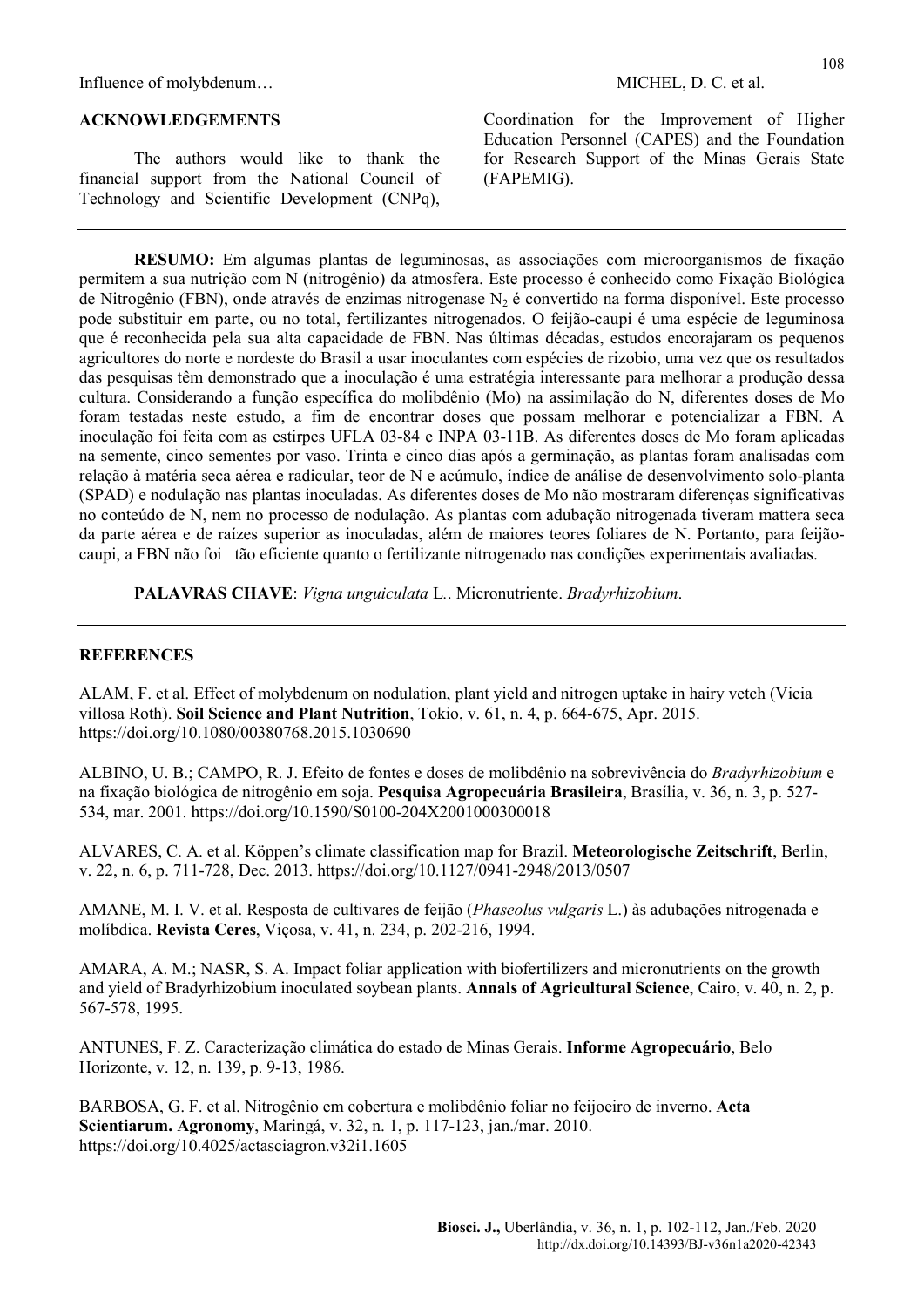BERGER, P. G. et al. Peletização de sementes de feijão (Phaseolus vulgaris L.) com carbonato de cálcio, rizóbio e molibdênio. Revista Ceres, Viçosa, v. 42, n. 243, p. 562-574, set./out. 1995.

BOYDSTON, R. A. et al. The impact of tillage on pinto bean cultivar response to drought induced by deficit irrigation. Soil and Tillage Research, Amsterdam, v. 180, p. 63–72, Aug. 2018. https://doi.org/10.1016/j.still.2018.02.011

BROADLEY, M. R. et al. Function of nutrients: micronutrients. In: MARSCHNER, P. Marschner's mineral nutrition of higher plants. Amsterdam: Elsevier, 2012. chap. 7, p. 191-248.

What are the effects of nitrogen deficiency on growth components of lettuce? New Phytologist, Cambridge, v. 147, n. 3, p. 519-526, Sept. 2000. https://doi.org/10.1046/j.1469-8137.2000.00715.x

BRODRICK, S. J.; GILLER, K. E. Root nodules of Phaseolus: efficient scavengers of molybdenum for N2 fixation. Journal of Experimental Botany, Oxford, v. 42, n. 238, p. 679-686, May 1991. https://doi.org/10.1093/jxb/42.5.679

CAMPO, R. J.; ARAÚJO, R. S.; HUNGRIA, M. Molybdenum-enriched soybean seeds enhance N accumulation, seed yield, and seed protein content in Brazil. Field Crops Research, Amsterdam, v. 110, n. 3, p. 219-224, Feb. 2009. https://doi.org/10.1016/j.fcr.2008.09.001

CASTRO, J. L. de et al. Diversity and efficiency of rhizobia communities from iron mining áreas using cowpea as a trap plant. Revista Brasileira de Ciência do Solo, Viçosa, v. 41, p. 1-20, ago. 2017. https://doi.org/10.1590/18069657rbcs20160525

COOPER, J. E.; SCHERER, H. W. Nitrogen fixation. In: MARSCHNER, P. Marschner's mineral nutrition of higher plants. Amsterdam: Elsevier, 2012. chap. 16, p. 389-408. https://doi.org/10.1016/B978-0-12- 384905-2.00016-9

COSTA, E. M. da et al. Bradyrhizobium brasiliense sp. Nov., a symbiotic nitrogen-fixing bacterium isolated from Brazilian tropical soils. Archives of Microbiology, Berlin, v. 199, n. 8, p. 1211-1221, Oct. 2017a. https://doi.org/10.1007/s00203-017-1390-1

\_\_\_\_\_\_. Classification of the inoculant strain of cowpea UFLA03-84 and of other strains from soils of the Amazon region as Bradyrhizobium viridifuturi symbiovar tropici. Brazilian Journal of Microbiology, Rio de Janeiro, v. 50, n. 2, p. 335–345, abr. 2019. https://doi.org/10.1007/s42770-019-00045-x

. Lima bean nodulates efficiently with Bradyrhizobium strais isolated from diverse legume species. Symbiosis, Philadelphia, v. 73, n. 2, p. 125-133, Oct. 2017b. https://doi.org/10.1007/s13199-017-0473-8

\_\_\_\_\_\_. Resposta de duas cultivares de feijão-caupi à inoculação com bactérias fixadoras de nitrogênio em ambiente protegido. Revista Brasileira de Ciências Agrárias, Recife, v. 9, n. 4, p. 489-494, 2014b. https://doi.org/10.5039/agraria.v9i4a3590

\_\_\_\_\_\_. Growth and yield of the cowpea cultivar BRS Guariba inoculated with rhizobia strains in southwest Piauí. Semina: ciências agrárias, Londrina, v. 35, n. 6, p. 3073-3084, nov./dez. 2014a. https://doi.org/10.5433/1679-0359.2014v35n6p3073

DABESSA, A.; ABEBE, Z.; BEKELE, S. Limitations and strategies to enhance biological nitrogen fixation in sub-humid tropics of Western Ethiopia. Journal of Agricultural Biotechnology and Sustainable Development, Nairobi, v. 10, n. 7, p. 122-131, July 2018. https://doi.org/10.5433/1679-0359.2014v35n6p3073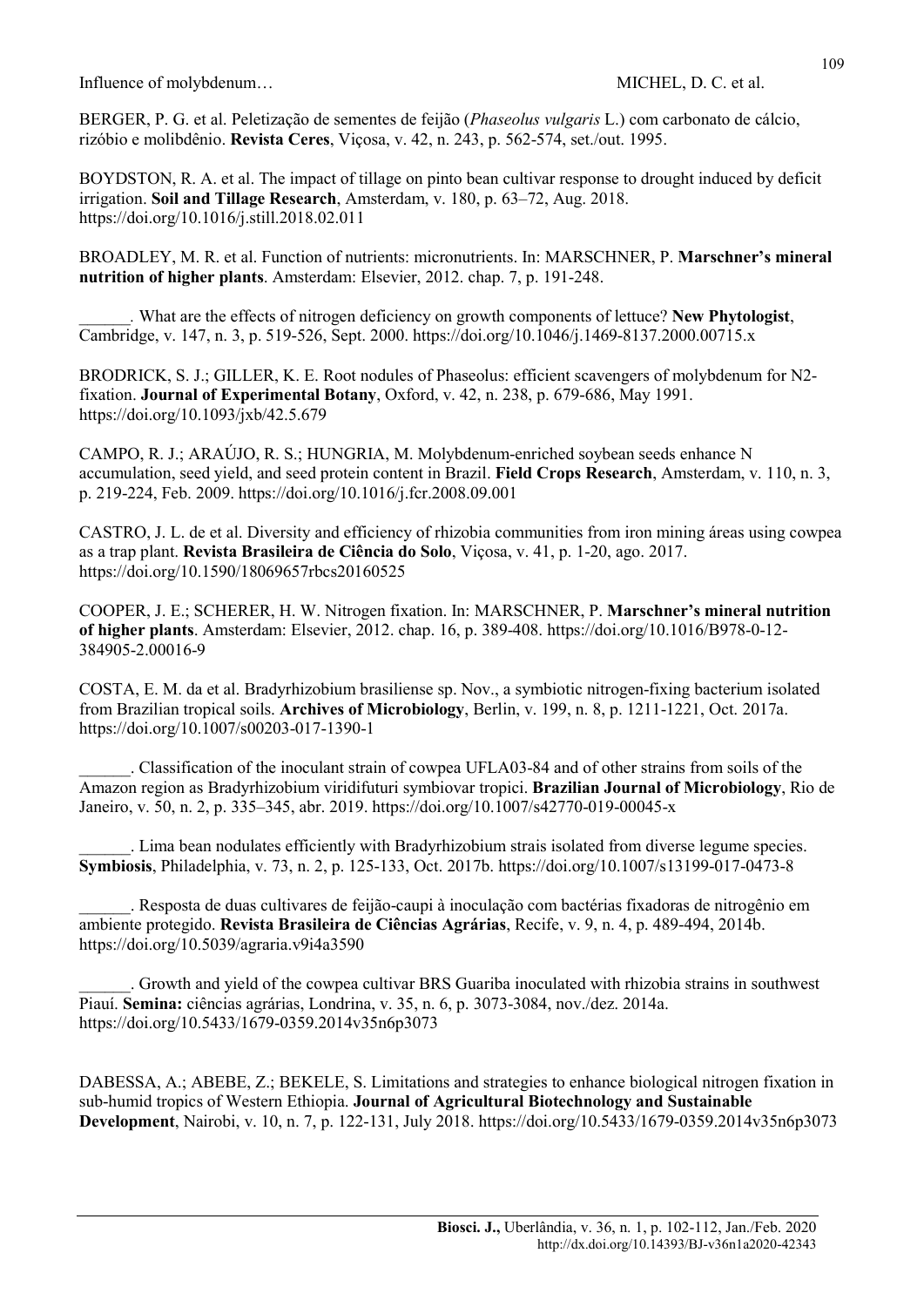DÉNARIÉ, J.; DEBELLÉ, F.; PROMÉ, J. C. Rhizobium lipo-chitooligosaccharide nodulation factors: signaling molecules mediating recognition and morphogenesis. Annual Review of Biochemistry, Palo Alto, v. 65, p. 503–535, 1996. https://doi.org/10.1146/annurev.bi.65.070196.002443

FAQUIN, V.; ANDRADE, A. T. Nutrição mineral e diagnose do estado nutricional das hortaliças. Lavras: UFLA/FAEPE, 2004. 88 p.

FARIAS, T. P. et al. Eficiência simbiótica de estirpes de rizóbio em Feijão-Caupi no sul do Maranhão. Revista Caatinga, Mossoró, v. 29, n. 3, p. 611-618, jul./set. 2016.

FERNANDES JUNIOR, P. I.; REIS, V. M. Algumas limitações à fixação biológica de nitrogênio em leguminosas. Seropédica: Embrapa Agrobiologia, 2008. 33 p.

FERREIRA, A. C. de B. et al. Características agronômicas e nutricionais do milho adubado com nitrogênio, molibdênio e zinco. Scientia Agrícola, Piracicaba, v. 58, n. 1, p. 131-138, jan./mar. 2001. https://doi.org/10.1590/S0103-90162001000100020

FERREIRA, D. F. Sisvar: a computer statistical analysis system. Ciência e Agrotecnologia, Lavras, v. 35, n. 6, p. 1039-1042, nov./dez. 2011. https://doi.org/10.1590/S1413-70542011000600001

FERREIRA, L. de V. M. et al. Biological nitrogen fixation in production of Vigna unguiculata (L.) walp, family farming in Piauí, Brazil. Journal of Agricultural Science, Ottawa, v. 5, n. 4, p. 153-160, 2013. https://doi.org/10.5539/jas.v5n4p153

FREIRE FILHO, F. R. et al. Melhoramento genético. In: (Org.). Feijão Caupi: avanços tecnológicos. Brasília: Embrapa Informação Tecnológica, 2005. cap. 1, p. 28-92.

FULLIN, E. A. et al. Nitrogênio e molibdênio na adubação do feijoeiro irrigado. Pesquisa Agropecuária Brasileira, Brasília, v. 34, n. 7, p. 1145-1149, jul. 1999. https://doi.org/10.1590/S0100-204X1999000700005

GRIS, E. P.; CASTRO A. M. C. e; OLIVEIRA, F. F. de. Produtividade da soja em resposta à aplicação de molibdênio e inoculação com Bradyrhizobium japonicum. Revista Brasileira de Ciência do Solo, Viçosa, v. 29, n. 1, p. 151-155, jan./fev. 2005. https://doi.org/10.1590/S0100-06832005000100017

GUIMARÃES, A. A. et al. High diversity of Bradyrhizobium strains isolated from several legume species and land uses in Brazilian tropical ecosystems. Systematic and Applied Microbiology, Stuttgart, v. 38, n. 6, p. 433–441, Sept. 2015. https://doi.org/10.1016/j.syapm.2015.06.006

GUPTA, U. C.; LIPSETT, J. Molybdenum in soil, plants and animals. Advances in Agronomy, San Diego, v. 34, p. 73-115, 1981. https://doi.org/10.1016/S0065-2113(08)60885-8

GYANESHWAR, P. et al. Herbaspirillum colonization increases growth and nitrogen accumulation in aluminium-tolerant rice varieties. New Phytologist, Cambridge, v. 154, n. 1, p. 131-145, Apr. 2002. https://doi.org/10.1046/j.1469-8137.2002.00371.x

JACOB-NETO, J.; THOMAS, R. J.; FRANCO, A. A. Variação estacional da concentração de molibdênio nos nódulos e demais partes da planta de feijoeiro (Phaseolus vulgaris L.). Turrialba, San José, v. 38, p. 51-58, 1988.

JACOB-NETO, J.; ROSSETO, C. A. V. Concentração de nutrientes nas sementes: o papel do molibdênio. Floresta e Ambiente, Seropédica, v. 5, n. 1, p. 171-183, jan./dez. 1998.

KUBOTA, F. Y. Aumento dos teores de fósforo e de molibdênio em sementes de feijoeiro (Phaseolus vulgaris L.) via adubação foliar. 2006. 58 f. Dissertação (Mestrado em Ciências Agrárias) – Universidade Federal Rural do Rio de Janeiro, Rio de Janeiro, 2006.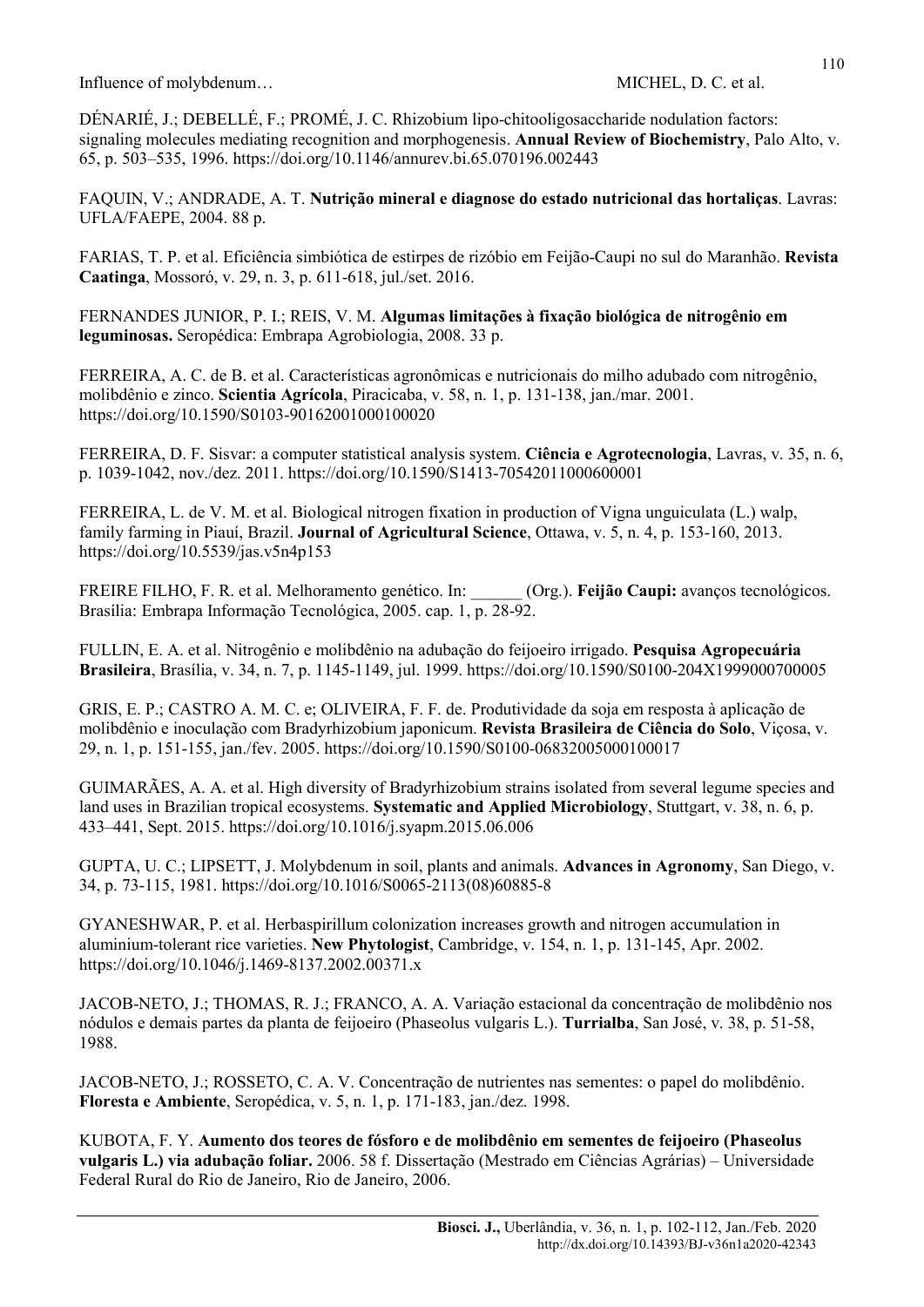LAGUERRE, G. et al. Classification of rhizobia based on nodC and nifH gene analysis reveals a close phylogenetic relationship among Phaseolus vulgaris symbionts. Microbiology, Washington, v. 147, n. 4, p. 981-993, Apr. 2001. https://doi.org/10.1099/00221287-147-4-981

LANTMANN, A. F. et al. Resposta da soja a molibdênio em diferentes níveis de pH do solo. Revista Brasileira de Ciência do Solo, Campinas, v. 13, n. 1, p. 45-49, jan./abr. 1989.

LEITE, U. T. et al. Rendimento de grãos e componentes de rendimento do feijoeiro em função da aplicação foliar de doses crescentes de molibdênio. Acta Scientiarum. Agronomy, Maringá, v. 29, n. 1, p. 113-120, mar. 2007. https://doi.org/10.4025/actasciagron.v29i1.74

LEITE, L. F. C. et al. Nodulação e produtividade de grãos do feijão-caupi em resposta ao molibdênio. Revista Ciência Agronômica, Fortaleza, v. 40, n. 4, p. 492-497, out./dez. 2009.

LIMA, A. S.; PEREIRA. J. P. A. R.; MOREIRA, F. M. de S. Diversidade fenotípica e eficiência simbiótica de estirpes de Bradyrhizobium spp. de solos da Amazônia. Pesquisa Agropecuária Brasileira, Brasília, v. 40, n. 11, p. 1095-1104, nov. 2005. https://doi.org/10.1590/S0100-204X2005001100007

LOPES, J. F. et al. Adubação foliar com níquel e molibdênio no feijoeiro comum cv. Ouro Vermelho. Revista Ceres, Viçosa, v. 61, n. 2, p. 234-240, abr. 2014. https://doi.org/10.1590/S0034-737X2014000200011

\_\_\_\_\_\_. Produtividade e composição mineral do feijão em resposta às adubações com molibdênio e níquel. Revista Ceres, Viçosa, v. 63, n. 3, p. 419-426, jun. 2016. https://doi.org/10.1590/0034-737X201663030020

MA, J. et al. Impacts of Mo Application on biological nitrogen fixation and diazotrophic communities in a flooded rice-soil system. Science of the Total Environment, Amsterdam, v. 649, p. 686-694, Feb. 2018. https://doi.org/10.1016/j.scitotenv.2018.08.318

MALAVOLTA, E. Elementos de nutrição mineral de plantas. São Paulo: Agronômica Ceres, 1980. 251 p.

MALAVOLTA, E.; VITTI, G. C.; OLIVEIRA, S. A. de. Avaliação do estado nutricional das plantas: princípios e aplicações. Piracicaba: Potafós, 1997. 319 p.

MARCONDES, J. A. P.; CAIRES, E. F. Aplicação de molibdênio e cobalto na semente para cultivo da soja. Bragantia, Campinas, v. 64, n. 4, p. 687-694, 2005. https://doi.org/10.1590/S0006-87052005000400019

MATOSO, S. C. G.; KUSDRA, J. F. Nodulação e crescimento do feijoeiro em resposta à aplicação de molibdênio e inoculante rizobiano. Revista Brasileira de Engenharia Agrícola e Ambiental, Campina Grande, v. 18, n. 6, p. 567-573, 2014. https://doi.org/10.1590/S1415-43662014000600001

PERRET, X.; STAEHELIN, C.; BROUGHTON, W. J. Molecular basis of symbiotic promiscuity. Microbiology and Molecular Biology Reviews, Washington, v. 64, n. 1, p. 180–201, Mar. 2000. https://doi.org/10.1128/MMBR.64.1.180-201.2000

RIVAS, R. et al. Multilocus sequence analysis of the genus Bradyrhizobium. Systematic and Applied Microbiology, Stuttgart, v. 32, n. 2, p. 101-110, Apr. 2009. https://doi.org/10.1016/j.syapm.2008.12.005

RUFINI, M. et al. Bradyrhizobium spp. Strains in symbiosis with pigeon pea cv. fava-larga under greenhouse an field conditions. Revista Brasileira de Ciência do Solo, Viçosa, v. 40, p. 1-14, 2016. https://doi.org/10.1590/18069657rbcs20160156

RUMJANEK, N. G. et al. Fixação biológica de nitrogênio. In: FREIRE FILHO, F. R. et al. (Ed.). Feijão Caupi: avanços tecnológicos. Brasília: Embrapa Informação Tecnológica, 2005. p. 281-335.